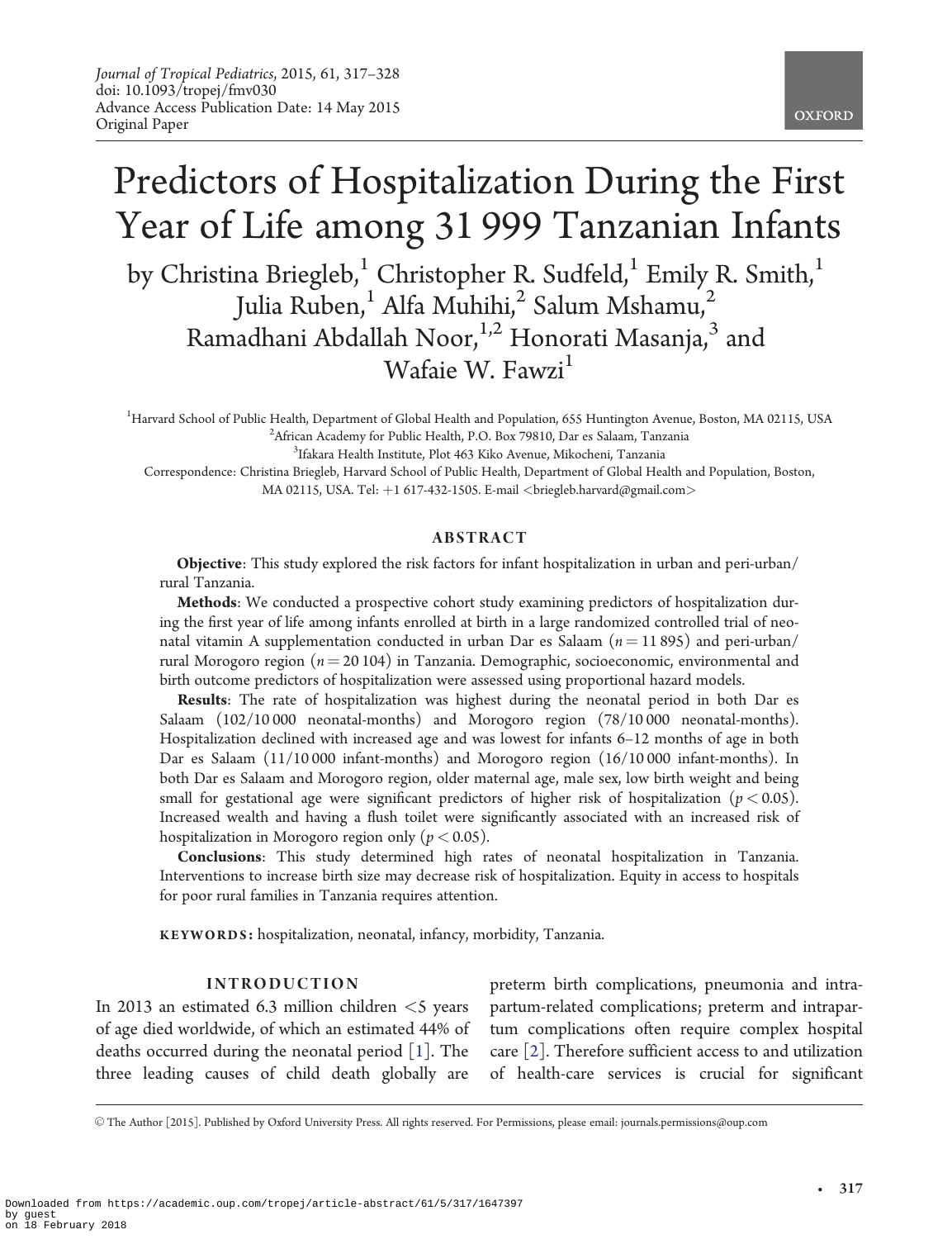improvement of child survival in resource-limited settings  $\left[3, 4\right]$  $\left[3, 4\right]$  $\left[3, 4\right]$ .

Despite the importance of access to health-care services in resource-limited settings for improving child survival, relatively few population-based studies have investigated risk factors for infant hospitalization. Numerous hospital-based case-series have been published in African settings, which present data on causes of hospitalization and other patient characteristics [\[5–8](#page-7-0)]; however, these studies do not allow for calculation and analysis of hospitalization rates at the population level. Few prospective cohort studies of infant hospitalization have been conducted in sub-Saharan Africa [\[6](#page-7-0)].

To better understand risk factors for hospitalization in urban and rural settings in sub-Saharan Africa, we conducted a large prospective cohort study among 31 999 infants enrolled in a randomized double-blinded neonatal vitamin A supplementation trial conducted in urban Dar es Salaam and periurban/rural (Morogoro region) Tanzania. We examined environmental, sociodemographic and delivery predictors, in addition to investigating potential effect modification by study region.

#### METHODS

# Study design

This study uses prospective cohort data from an individually randomized, double blind, placebo controlled trial of vitamin A supplementation of newborns. Both the protocol and main findings of the controlled trial have been described elsewhere [[9,](#page-7-0) [10](#page-7-0)]. Briefly, the parent trial was conducted in Dar es Salaam and Morogoro region Tanzania between August 2010 and March 2014 [\[10\]](#page-7-0). The population of Dar es Salaam metro area is approximately 4.3 million people, and Morogoro region catchment area is  $\sim$ 400 000. The 2010 Tanzania Demographic and Health Survey estimated a similar infant mortality rate among live births in urban (63 per 1000) and rural areas (60 per 1000) of Tanzania [[11\]](#page-7-0).

In Dar es Salaam, pregnant women were identified either during regular antenatal visits or in the labor wards of 10 large clinics and screened for trial enrollment. In Morogoro region, all births within the Ifakara Health Institute's health and demographic surveillance system that were identified during home visits or at designated labor wards were screened for enrollment. Newborn babies were eligible if they were able to feed orally, if the family intended to stay in the study area for at least 6 months and if parents provided written informed consent to participate.

#### Data collection

A total of 31 999 infants enrolled in the parent trial formed the sample for this study. Trained study staff administered a baseline questionnaire to collect information on demographic, socioeconomic and environmental information as reported by the mother or caregiver of the infant, as well as date of mother's last menstrual period. At randomization, study staff measured birth weight using calibrated scales with digital screens for all infants. Follow-up home visits were conducted at 1, 3, 6 and 12 months after birth during which field interviewers collected data on infant vital status and any morbidity that resulted in hospital admission since the last visit.

# Risk factors and outcome definitions

The demographic, socioeconomic and environmental predictors of hospitalization included: location of residence (Dar es Salaam or Morogoro region), maternal age, maternal and paternal education, wealth index quintile, water source and waste disposal. Maternal and paternal education was categorized into no formal school (zero years), some primary  $(< 7$  years), completed primary  $(7 \text{ years})$ and secondary plus (>7 years). Wealth index quintile was defined by a principal component analysis of household assets and characteristics [\[12](#page-7-0)]. Water source quality was dichotomized as unimproved or improved based on the World Health Organization (WHO) Joint Monitoring Programme definition [[13\]](#page-7-0). Waste disposal was categorized by flush toilet or no flush toilet.

Delivery predictors of hospitalization that were examined included: sex of infant, multiple births, parity, birth weight, gestational age and size for gestational. Birth weight was categorized as  $\langle 2000 \text{ g},$  $2000-2500$  g and  $>2500$  g and preterm birth was defined as <37 completed weeks of gestation based on maternal report of the last menstrual period [[14\]](#page-7-0). Small for gestational age was defined as birth weight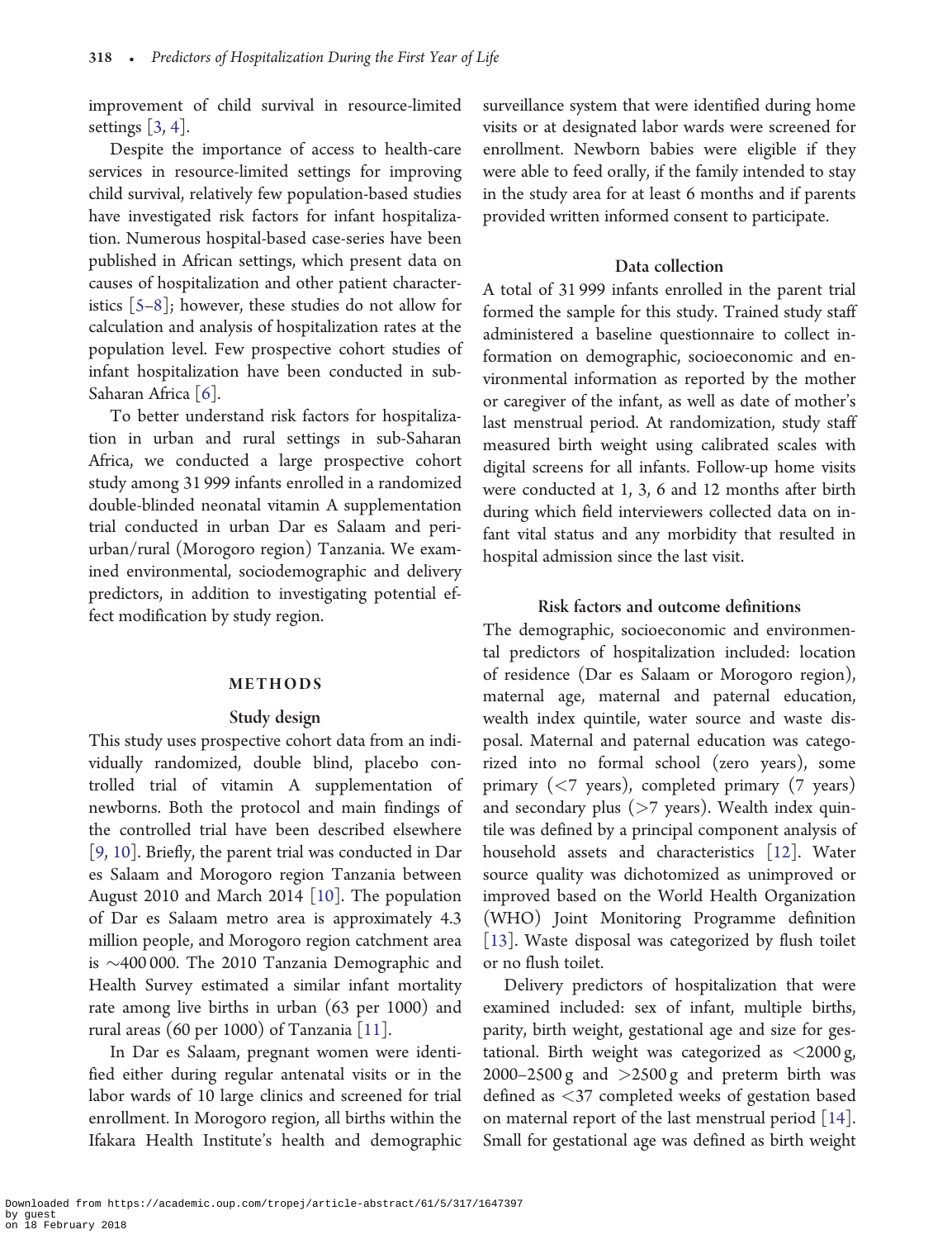<10th percentile for gestation age and sex using International Fetal and Newborn Growth Consortium (INTERGROWTH) standards [[15\]](#page-7-0).

Infant hospitalization was recorded by study staff during follow-up visits and defined as infant admitted to the hospital since last follow-up visit. Date of admission, length of hospital stay and symptoms present at admission were recorded from either the child health card or from caregiver's accounts.

# Statistical analysis

Proportional hazard models were used to assess risk factors for hospitalization [[16](#page-7-0)]. We employed a twostage analysis plan for all multivariate models to avoid adjustment for potential mediators of the relationship between exposure and outcome, as this can result in biased results [[17\]](#page-7-0). The first stage of the multivariate model included sociodemographic and environmental risk factors, which may be associated with hospitalization by way of adverse birth outcomes like small birth size. The second model examined delivery-related predictors of hospitalization, and included adjustment for all sociodemographic and environmental predictors in the first stage of the analysis.

We included multivariate models of delivery predictors for either only birth weight, or both preterm birth and small for gestational age. To assess whether the relationship of a particular predictor with hospitalization varied by study site, we used interaction terms, and statistical significance of the interaction was determined by the likelihood ratio test. If significant interaction of a predictor and study site was identified in multivariate models ( $p < 0.05$ ), then crude and multivariate models for the predictor were presented stratified by study site. Subjects who were not hospitalized were censored at the date of last follow-up visit. Missing data for covariates were retained in the analysis, using the missing indicator method for variables. As a sensitivity analysis, we present multivariate estimates of hospitalization restricted to singletons in [Table A2](#page-11-0) owing to the potential for different relationships of risk factors with the outcome among multiple births. P-values for trend in categorical analyses were calculated by treating the median value of each maternal age or birth interval category as a continuous variable. All *p*-values were two sided, and a *p*-value of  $\lt$ 0.05 was considered statistically significant. Statistical analyses were performed using the SAS v 9.4 (SAS Institute, Cary, NC).

#### Ethical approval

The institutional review boards of the Harvard School of Public Health, Ifakara Health Institute, National Medical Research Coordinating Council of Tanzania and the WHO Ethical Review Committee approved the study protocol. Individual informed consent was sought for all participants.

#### RESULTS

Baseline characteristics of the study cohort, stratified by study location are presented in [Table 1.](#page-3-0) Of the total 31 999 infants enrolled, 20 104 were from Morogoro region and 11 853 from Dar es Salaam. The mean  $(\pm SD)$  age of mothers in Morogoro region was  $25.9 \pm 6.1$  years and in Dar es Salaam  $26.0 \pm 5.6$  years. The main source of water in Morogoro region was borehole/tube well (30.1%), while in Dar es Salaam it was piped home (41.0%). For both Dar es Salaam and Morogoro region, latrine/dry toilet was the main source of waste disposal (79.2 and 70.2%, respectively). A higher proportion of infants in Morogoro region were small for gestational age—19.1% compared with 13.9% in the Dar es Salaam sample.

In total there were 1214 hospitalizations among the combined Dar es Salaam and Morogoro region sample: 1143 first hospitalizations and 71 re-hospitalizations. The rate of hospitalizations was highest during the neonatal period (<28 days) in both urban Dar es Salaam (102/10 000 person-months) and Morogoro region (78/10 000 person months). The rate of hospitalization was lowest from 6 to 12 months of age in both Dar es Salaam (11/10 000 person-months) and Morogoro region (16/10 000 person-months). See [Figure 1](#page-4-0) for a bar graph of the hospitalization rate stratified by study site, infant sex and age. The median duration of hospitalization was 3 days (interquartile range: 2–5 days). A similar proportion of caregivers reported diarrhea and respiratory symptoms were present at the time of hospitalization in Dar es Salaam (74.9% diarrhea and 65.9% respiratory symptoms) and Morogoro region (79.0% diarrhea and 68.9% respiratory symptoms). In Dar es Salaam, the proportion of cases reporting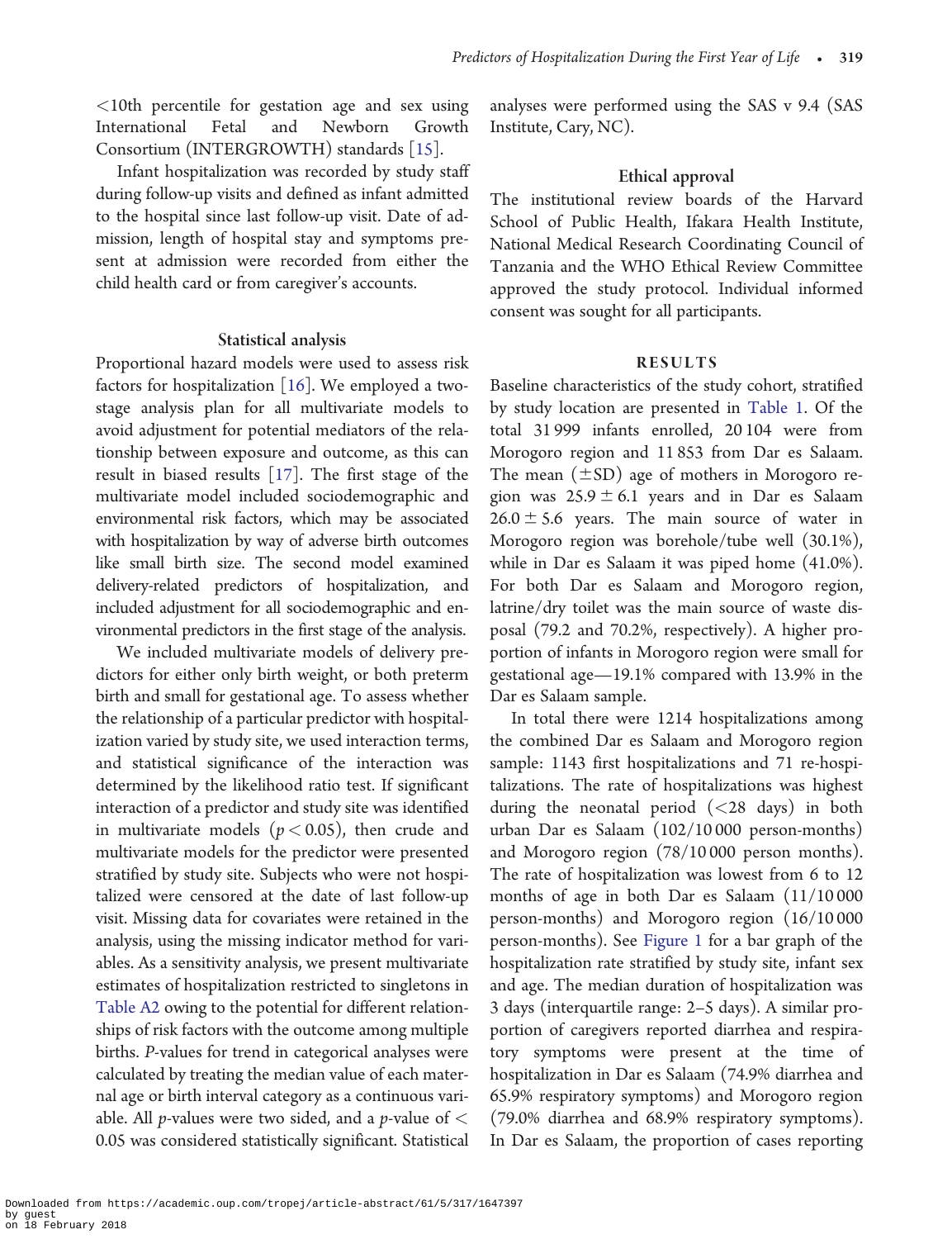|                                                           | Dar es Salaam<br>$(n=11895) N$ (%)<br>or mean $(SD)$ | Morogoro Region<br>$[n = 20104] N$ (%)<br>of mean (SD) |
|-----------------------------------------------------------|------------------------------------------------------|--------------------------------------------------------|
| Maternal age (years)                                      | $26.0 \pm 5.6$                                       | $25.9 \pm 6.1$                                         |
| Maternal education                                        |                                                      |                                                        |
| No formal schooling                                       | 478 (4.7)                                            | 2131(10.9)                                             |
| Some/completed primary                                    | 7904 (78.3)                                          | 16 115 (82.7)                                          |
| Secondary and advanced                                    | 1703 (17.0)                                          | 1246(6.4)                                              |
| Paternal education                                        |                                                      |                                                        |
| No formal schooling                                       | 197(2.0)                                             | 1234(6.3)                                              |
| Some/completed primary                                    | 7096 (70.2)                                          | 16347 (83.8)                                           |
| Secondary and advanced                                    | 2820 (27.9)                                          | 1917(9.8)                                              |
| Water source                                              |                                                      |                                                        |
| Piped home                                                | 4051(41.0)                                           | 4086 (20.9)                                            |
| Public tap                                                | 3869 (39.2)                                          | 5144(26.3)                                             |
| Borehole/tube well                                        | 1244(12.6)                                           | 5887 (30.1)                                            |
| Closed well                                               | 513(5.2)                                             | 613(3.1)                                               |
| Open well                                                 | 181(1.8)                                             | 3475 (17.8)                                            |
| Surface water                                             | 18(0.1)                                              | 348(1.8)                                               |
| Waste disposal                                            |                                                      |                                                        |
| Flush toilet                                              | 3052 (29.7)                                          | 3712 (19.0)                                            |
| No flush toilet                                           | 7235 (70.3)                                          | 15 859 (81.0)                                          |
| Infant sex                                                |                                                      |                                                        |
| Male                                                      | 6073(51.1)                                           | 10710 (53.3)                                           |
| Female                                                    | 5815 (48.9)                                          | 9396 (46.7)                                            |
| Multiple birth                                            |                                                      |                                                        |
| Twin/triplet                                              | 437(3.7)                                             | 671(3.3)                                               |
| Singleton                                                 | 11 456 (96.3)                                        | 19 435 (96.7)                                          |
| Parity                                                    |                                                      |                                                        |
| First born                                                | 2749 (30.6)                                          | 4966 (28.8)                                            |
| 2nd-4th birth                                             | 5527(61.4)                                           | 9225 (53.4)                                            |
| 5th birth or greater                                      | 719(8.0)                                             | 3065 (17.8)                                            |
| Birth weight                                              |                                                      |                                                        |
| $\leq$ 2000 g                                             | 112(0.94)                                            | 163(0.81)                                              |
| 2000-2500 g                                               | 942 (7.9)                                            | 2665(13.3)                                             |
| >2500 g                                                   | 10841(91.1)                                          | 17 276 (85.9)                                          |
| Preterm $<$ 37 weeks <sup>a</sup>                         | 1477 (18.0)                                          | 1761(15.0)                                             |
| Small for gestational age <sup>a</sup> (<10th percentile) | 1196 (14.5)                                          | 2288 (19.5)                                            |

# <span id="page-3-0"></span>Table 1. Baseline cohort characteristics stratified by Dar es Salaam and Morogoro regions, Tanzania

a Gestational age was available for 8228 births in Dar es Salaam and 11 749 in Morogoro.

fever (65.6%) was significantly higher as compared with Morogoro region (45.0%) ( $p < 0.01$ ).

Crude and adjusted analyses for predictors of hospitalization which were not significantly different by study site are presented in [Table 2.](#page-5-0) Older maternal age was significantly associated with hospitalization in both crude (p-value for trend: 0.04) and multivariate models ( $p$ -value for trend: 0.04). Infants whose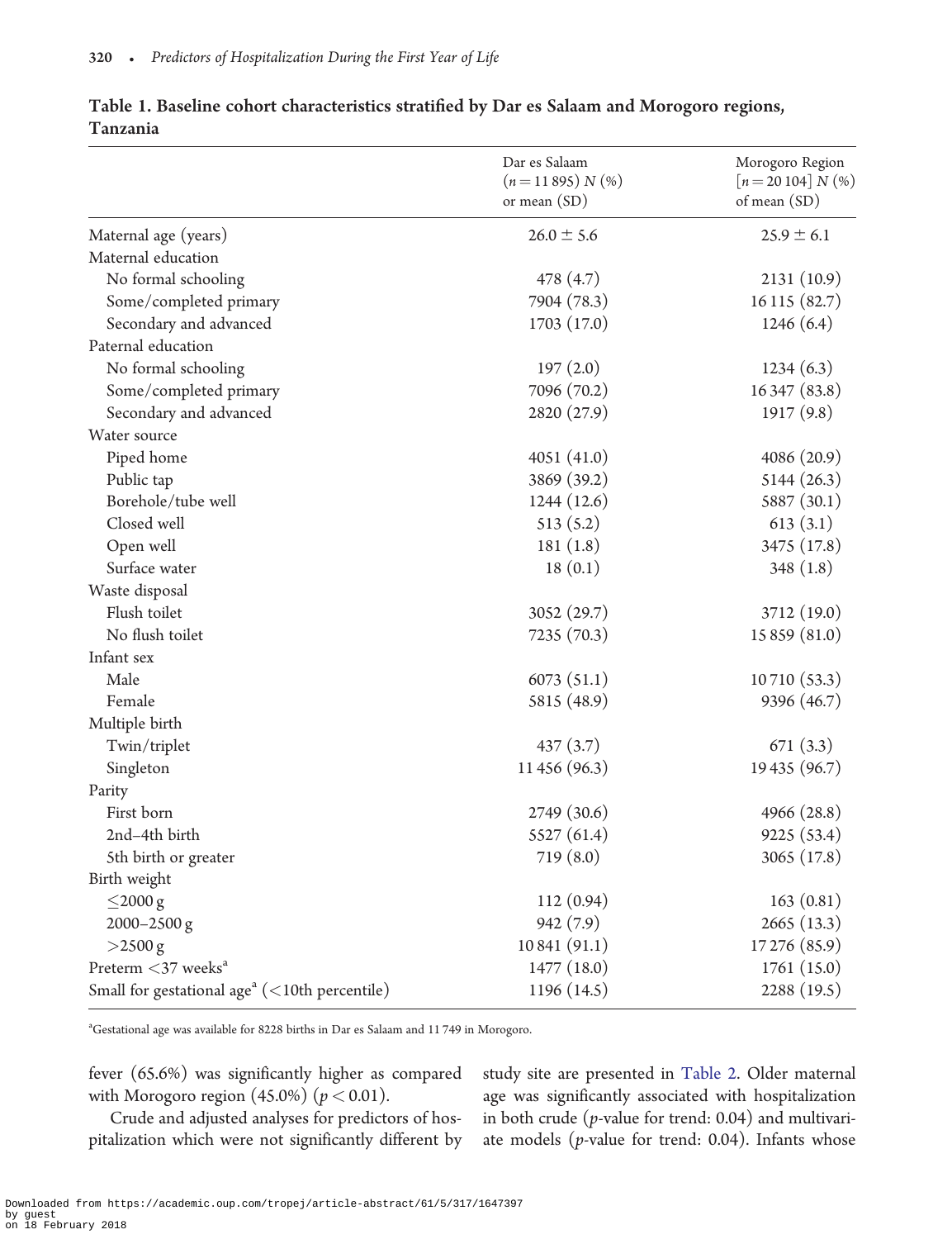<span id="page-4-0"></span>

Fig. 1. Hospitalization rate per 10 000 child-months in Dar es Salaam and Morogoro region stratified by sex and age.

fathers did not complete primary school had significantly increased hazard of hospitalization as compared with infants whose father completed primary school [multivariate hazard ratio (HR): 1.35; 95% confidence interval (CI): 1.06–1.73;  $p = 0.02$ ]. In multivariate models, male sex was associated with 17% increased hazard of hospitalization as compared with females (HR: 1.17; 95% CI: 1.04–1.32;  $p < 0.01$ ). Birth weight  $<$ 2000 g (HR: 2.70; 95% CI: 1.77–4.14;  $p < 0.01$ ) and small for gestational age infants (multivariate HR: 1.26; 95% CI: 1.05–1.50;  $p = 0.01$ ) also had significantly increased risk of hospitalization. There was no significant association between maternal education, water source, parity or preterm birth and infant hospitalization. In crude analysis, twins and triplets had significantly increased risk of hospitalization ( $p < 0.01$ ); however, after adjustment for birth size in multivariate models, there was no significant excess hazard of hospitalization for multiple births ( $p = 0.82$ ). These risk factors were not modified by study site ([Table A1](#page-9-0)).

Crude and adjusted analyses for predictors of hospitalization, which were significantly modified by study site, are presented in [Table 3](#page-6-0) ( $p$ -value for interaction:  $<$  0.05). In Dar es Salaam, there was no association between wealth quintile and hospitalization in crude (p-value for trend: 0.57) or adjusted models (p-value for trend: 0.22). On the contrary, in Morogoro region, increased wealth was associated with a greater hazard of hospitalization in crude (*p*-value for trend:  $\langle 0.01 \rangle$  and multivariate (*p*-value for trend:  $\langle 0.01 \rangle$  models (*p*-value for interaction: 0.01). In addition, there was no significant association between sanitation method and hospitalization in Dar es Salaam after multivariate adjustment  $(p = 0.61)$ , whereas in Morogoro region, not having a flush toilet was associated with decreased hazard of hospitalization in crude ( $p$ -value  $< 0.01$ ) and multivariate (p-value  $< 0.01$ ) analyses (p-value for interaction:  $<$  0.01). As a sensitivity analysis, the primary analysis stratified by site and restricted to singletons is presented in [Table A2.](#page-11-0) There was no difference in the magnitude of associations for analyses including vs. excluding multiple births.

#### DISCUSSION

In this large, prospective cohort study of 31 999 infants in Dar es Salaam and Morogoro region in Tanzania, the risk of hospitalization during the first year of life was highest during the neonatal period and dramatically declined after the neonatal period. In both Dar es Salaam and Morogoro region, older maternal age, male sex, low birth weight and small for gestational age infants had increased risk of hospitalization. Increased wealth and having a flush toilet were significantly associated with an increased risk of hospitalization in Morogoro region, but this relationship was not present in Dar es Salaam.

We found infants with older mothers had an increased risk of being hospitalized. This may be because older mothers are more willing to seek hospital care for their children as compared with young and relatively inexperienced mothers. While some research supports this  $[18]$  $[18]$ , a recent study in the urban slums of Nairobi found mothers >35 years of age were 49% less likely to seek care for infants as compared with mothers <20 years of age [[19\]](#page-8-0). Contextspecific factors may help explain the varied findings for the influence of maternal age and experience on health-care seeking behaviors in sub-Saharan Africa. Increased maternal age  $>35$  years is also associated with poor obstetric outcomes such as preterm delivery and low birth weight, which may provide a biological explanation for our findings [\[20,](#page-8-0) [21](#page-8-0)].

We also found being male had an increased risk of hospitalization. This finding suggests that families may be more willing to seek care or use resources for male infants; some cultural norms place higher value on male children, which has been shown to increase health-care seeking for male children [[22–25\]](#page-8-0). Alternatively, males may have an increased risk of hospitalization because they have poorer health as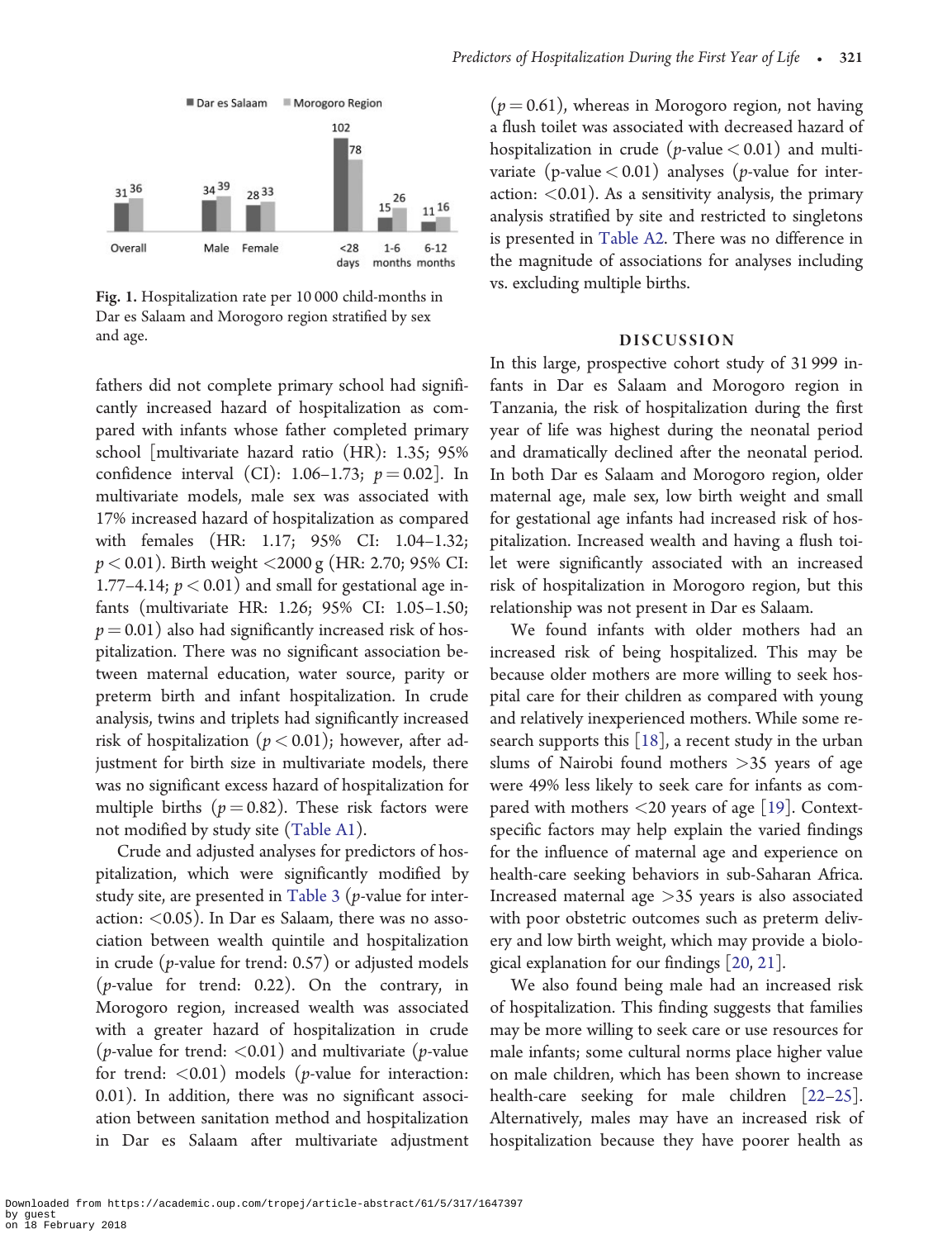|                           | No.<br>hospitalizations/<br>no. subjects (%) | Crude HR<br>$(95\% \text{ CI})$ | $p$ -value     | Multivariate<br>HR (95% CI) | $p$ -value        | $p$ -value for<br>interaction<br>by site |
|---------------------------|----------------------------------------------|---------------------------------|----------------|-----------------------------|-------------------|------------------------------------------|
| Maternal age              |                                              |                                 |                |                             |                   |                                          |
| $<$ 20 years              | 169/4987(3.4)                                | $0.83(0.68 - 1.01)$             |                | $0.84(0.70-1.02)$           |                   |                                          |
| $20 - 25$ years           | 314/9201(3.4)                                | $0.92(0.79-1.07)$               |                | $0.92(0.79-1.08)$           |                   |                                          |
| $25-30$ years             | 323/8.597(3.8)                               | Ref.                            |                | Ref.                        |                   |                                          |
| $30-35$ years             | 192/5380 (3.6)                               | $0.95(0.80-1.14)$               |                | $0.94(0.79-1.11)$           |                   |                                          |
| $\geq$ 35 years           | 87/2070 (4.2)                                | $1.07(0.87-1.32)$               | $0.04^{\rm a}$ | $1.12(0.89-1.42)$           | 0.04 <sup>a</sup> | 0.68                                     |
| Maternal education        |                                              |                                 |                |                             |                   |                                          |
| No formal schooling       | 78/2609(3.0)                                 | $0.81(0.64 - 1.02)$             | 0.08           | $0.92(0.72 - 1.18)$         | 0.52              |                                          |
| Some primary              | 65/2273(2.9)                                 | $0.78(0.60 - 1.00)$             | 0.05           | $0.78(0.60 - 1.02)$         | 0.08              |                                          |
| Completed primary         | 800/21719 (3.7)                              | Ref.                            |                | Ref.                        |                   |                                          |
| Secondary plus            | 122/2949(4.1)                                | $1.13(0.93 - 1.37)$             | 0.21           | $1.07(0.86 - 1.32)$         | 0.55              | 0.56                                     |
| Paternal education        |                                              |                                 |                |                             |                   |                                          |
| No formal schooling       | 30/1431(2.1)                                 | $0.58(0.40 - 0.84)$             | $<\!\!0.01$    | $0.70(0.48-1.03)$           | 0.07              |                                          |
| Some primary              | 75/1744(4.3)                                 | $1.21(0.96-1.54)$               | 0.11           | $1.35(1.06-1.73)$           | 0.02              |                                          |
| Completed primary         | 779/21 699 (3.6)                             | Ref.                            |                | Ref.                        |                   |                                          |
| Secondary plus            | 183/4747 (3.9)                               | $1.08(0.92 - 1.27)$             | 0.34           | $0.98(0.81 - 1.17)$         | 0.80              | 0.94                                     |
| Water source category     |                                              |                                 |                |                             |                   |                                          |
| Unimproved                | 137/4439(3.1)                                | $0.83(0.70-1.00)$               | 0.05           | $1.02(0.84-1.23)$           | 0.88              | 0.78                                     |
| Improved                  | 936/25 409 (3.7)                             | Ref.                            |                | Ref.                        |                   |                                          |
| Infant sex                |                                              |                                 |                |                             |                   |                                          |
| Male                      | 521/15467(3.4)                               | $1.17(1.04-1.32)$               | < 0.01         | $1.17(1.04-1.32)$           | < 0.01            | 0.42                                     |
| Female                    | 622/16532(3.8)                               | Ref.                            |                | Ref.                        |                   |                                          |
| Multiple birth            |                                              |                                 |                |                             |                   |                                          |
| Twin/triplet              | 56/1108(5.1)                                 | $1.51(1.16-1.98)$               | < 0.01         | $1.07(0.74 - 1.54)$         | 0.72              | 0.82                                     |
| Singleton                 | 1087/30 891 (3.5)                            | Ref.                            |                | Ref.                        |                   |                                          |
| Parity                    |                                              |                                 |                |                             |                   |                                          |
| First born                | 254/7715 (3.3)                               | $0.91(0.78-1.06)$               | 0.21           | $0.94(0.79-1.11)$           | 0.44              |                                          |
| 2nd-4th birth             | 538/14752 (3.6)                              | Ref.                            |                | Ref.                        |                   |                                          |
| 5th birth or greater      | 120/3692(3.3)                                | $0.85(0.70-1.04)$               | 0.12           | $0.82(0.66 - 1.02)$         | 0.07              | 0.33                                     |
| Birth weight              |                                              |                                 |                |                             |                   |                                          |
| $\leq$ 2000 g             | 25/275(9.1)                                  | $2.98(2.00-4.44)$               | < 0.01         | $2.70(1.77-4.14)$           | < 0.01            | 0.95                                     |
| $2001 - 2500$ g           | 138/3607 (3.8)                               | $1.11(0.93-1.33)$               | 0.25           | $1.05(0.87-1.26)$           | 0.64              |                                          |
| $>2500 g$                 | 980/28 101 (3.5)                             | Ref.                            |                | Ref.                        |                   |                                          |
| Gestational age           |                                              |                                 |                |                             |                   |                                          |
| Preterm $(<$ 37 weeks)    | 93/3174(2.9)                                 | $0.71(0.57-0.88)$               | < 0.01         | $0.80(0.64 - 1.00)$         | 0.05              | 0.54                                     |
| Term $\geq$ 37 weeks      | 679/16739(4.1)                               | Ref.                            |                | Ref.                        |                   |                                          |
| Small for gestational age |                                              |                                 |                |                             |                   |                                          |
| Yes                       | 174/3350(5.2)                                | $1.40(1.18-1.67)$               | < 0.01         | $1.26(1.05-1.50)$           | 0.01              | 0.50                                     |
| No                        | 598/16 493 (3.6)                             | Ref.                            |                | Ref.                        |                   |                                          |

<span id="page-5-0"></span>Table 2. Predictors of hospitalization among infants in Dar es Salaam and Morogoro regions, Tanzania

a p-value for trend.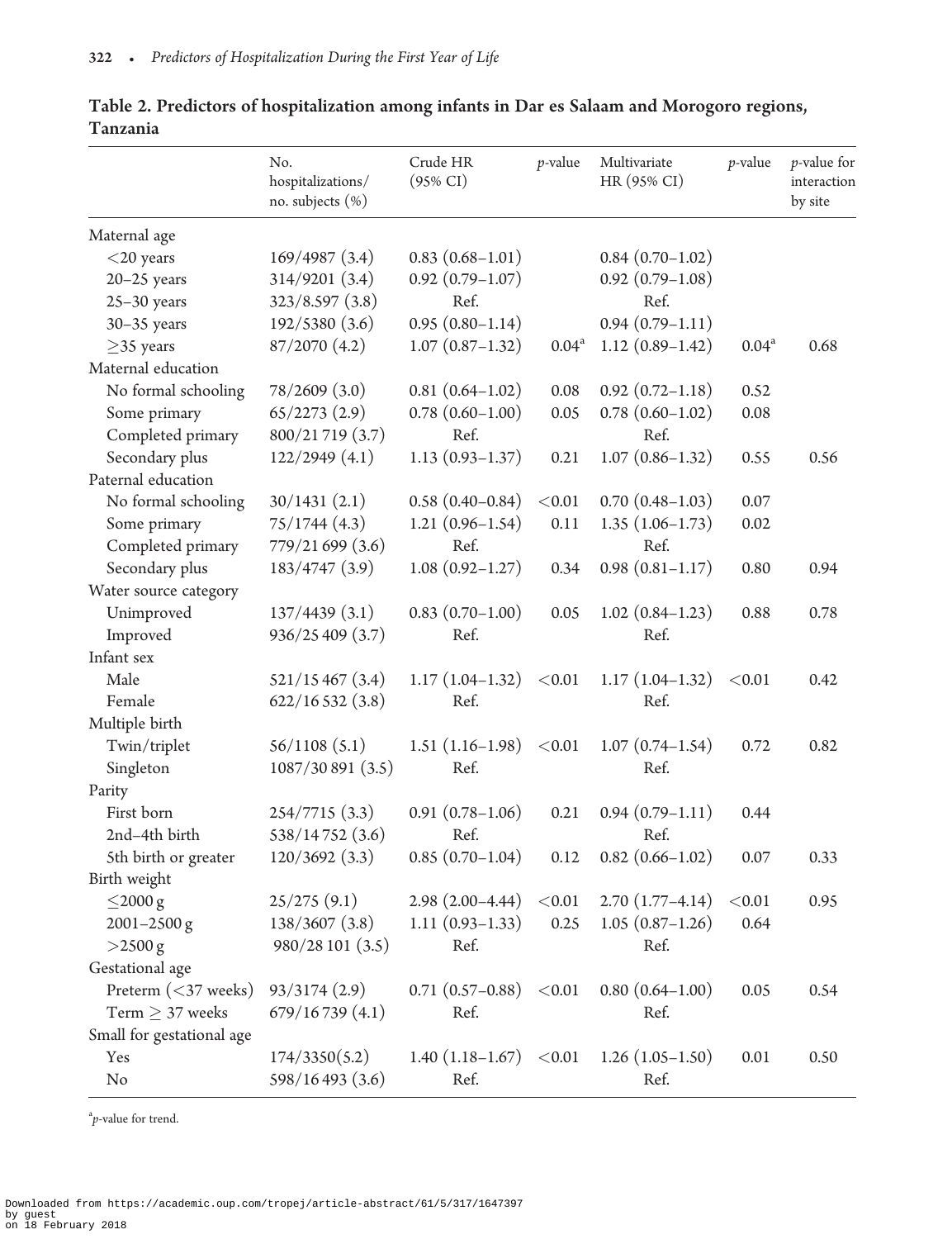|                 | No.<br>hospitalizations/<br>no. subjects $(\%)$ | Crude HR<br>$(95\% \text{ CI})$ | $p$ -value          | Adjusted HR<br>$(95\% \text{ CI})$ | $p$ -value     | <i>p</i> -value for<br>interaction<br>by site |
|-----------------|-------------------------------------------------|---------------------------------|---------------------|------------------------------------|----------------|-----------------------------------------------|
| Dar es Salaam   |                                                 |                                 |                     |                                    |                |                                               |
| Wealth quintile |                                                 |                                 |                     |                                    |                |                                               |
| Q1 (poorest)    | 46/1652(2.8)                                    | Ref.                            |                     | Ref.                               |                |                                               |
| Q <sub>2</sub>  | 67/2423(2.8)                                    | $0.97(0.67-1.42)$               |                     | $0.97(0.67-1.42)$                  |                |                                               |
| Q <sub>3</sub>  | 53/1761(3.0)                                    | $1.03(0.69-1.53)$               |                     | $1.02(0.68 - 1.52)$                |                |                                               |
| Q4              | 101/3066 (3.3)                                  | $1.14(0.81-1.62)$               |                     | $1.12(0.78-1.61)$                  |                |                                               |
| Q5 (wealthiest) | 37/1317(2.8)                                    | $0.98(0.63 - 1.50)$             | $0.57^{\rm a}$      | $0.96(0.61 - 1.50)$                | $0.22^a$       | 0.01                                          |
| Waste disposal  |                                                 |                                 |                     |                                    |                |                                               |
| No flush toilet | 94/3052(3.1)                                    | $0.94(0.74 - 1.20)$             | 0.61                | $0.96(0.74-1.23)$                  | 0.61           | < 0.01                                        |
| Flush toilet    | 238/8843 (2.7)                                  | Ref.                            |                     | Ref.                               |                |                                               |
| Morogoro Region |                                                 |                                 |                     |                                    |                |                                               |
| Wealth quintile |                                                 |                                 |                     |                                    |                |                                               |
| Q1 (poorest)    | 133/4051 (3.3)                                  | Ref.                            |                     | Ref.                               |                |                                               |
| Q2              | 130/4433 (2.9)                                  | $0.89(0.70-1.14)$               |                     | $0.89(0.70-1.14)$                  |                |                                               |
| Q <sub>3</sub>  | 140/3303 (4.2)                                  | $1.29(1.02-1.64)$               |                     | $1.14(0.89-1.45)$                  |                |                                               |
| Q4              | 167/3866 (4.3)                                  | $1.32(1.05-1.66)$               |                     | $1.15(0.91-1.46)$                  |                |                                               |
| Q5 (wealthiest) | $214/3901$ (5.5)                                | $1.69(1.36-2.10)$               | < 0.01 <sup>a</sup> | $1.23(0.96 - 1.57)$                | $0.03^{\rm a}$ | 0.01                                          |
| Waste disposal  |                                                 |                                 |                     |                                    |                |                                               |
| No flush toilet | 525/15334(3.3)                                  | $0.49(0.43 - 0.58)$             | < 0.01              | $0.56(0.47-0.67)$                  | < 0.01         | < 0.01                                        |
| Flush toilet    | 246/3712 (6.6)                                  | Ref.                            |                     | Ref.                               |                |                                               |

<span id="page-6-0"></span>

|               | Table 3. Crude and multivariate adjusted HRs for hospitalization which were significantly modified |  |  |  |
|---------------|----------------------------------------------------------------------------------------------------|--|--|--|
| by study site |                                                                                                    |  |  |  |

a p-value for trend.

compared with females. Studies have found that that male neonates have less mature lungs as compared with females at the same gestational age, and are at greater risk of birth asphyxia and delivery complications [\[26](#page-8-0), [27](#page-8-0)]. A recent study in Nepal also found male neonates were at 20% greater risk of early mortality as compared with female neonates [\[25](#page-8-0)].

The relationship between wealth and the risk of hospitalization was significantly different between the two study sties. In Morogoro region, wealthier families were more likely to have their infants hospitalized, whereas in Dar es Salaam, there was no relationship between wealth and hospitalization. Sanitation facilities related to wealth, such as having a flush toilet, were also associated with increased hospitalizations in Morogoro region, but not in Dar es Salaam. While previous studies in Tanzania [[28\]](#page-8-0) and Kenya [[19,](#page-8-0) [29](#page-8-0)] have also shown that wealthier

families are more likely to seek care, no comparisons between rural and urban were made. Our finding that wealthier families in Morogoro region hospitalize their infants at higher rates than poorer families suggests that in rural areas poverty may be an important barrier to health-care access. Decreasing hospital fees or providing reduced transportation costs for poor, rural families may help mitigate this barrier to equity in hospital access.

Lastly, we found birth size was a significant predictor of hospitalization during the first year of life in both Dar es Salaam and Morogoro region. As corroborated with a number of other studies [\[5–7](#page-7-0), [30,](#page-8-0) [31\]](#page-8-0), low birth weight and being small for gestational age are associated with an increased risk of hospitalization, likely owing to higher probability and severity of morbidity resulting from complications associated with being born small or premature.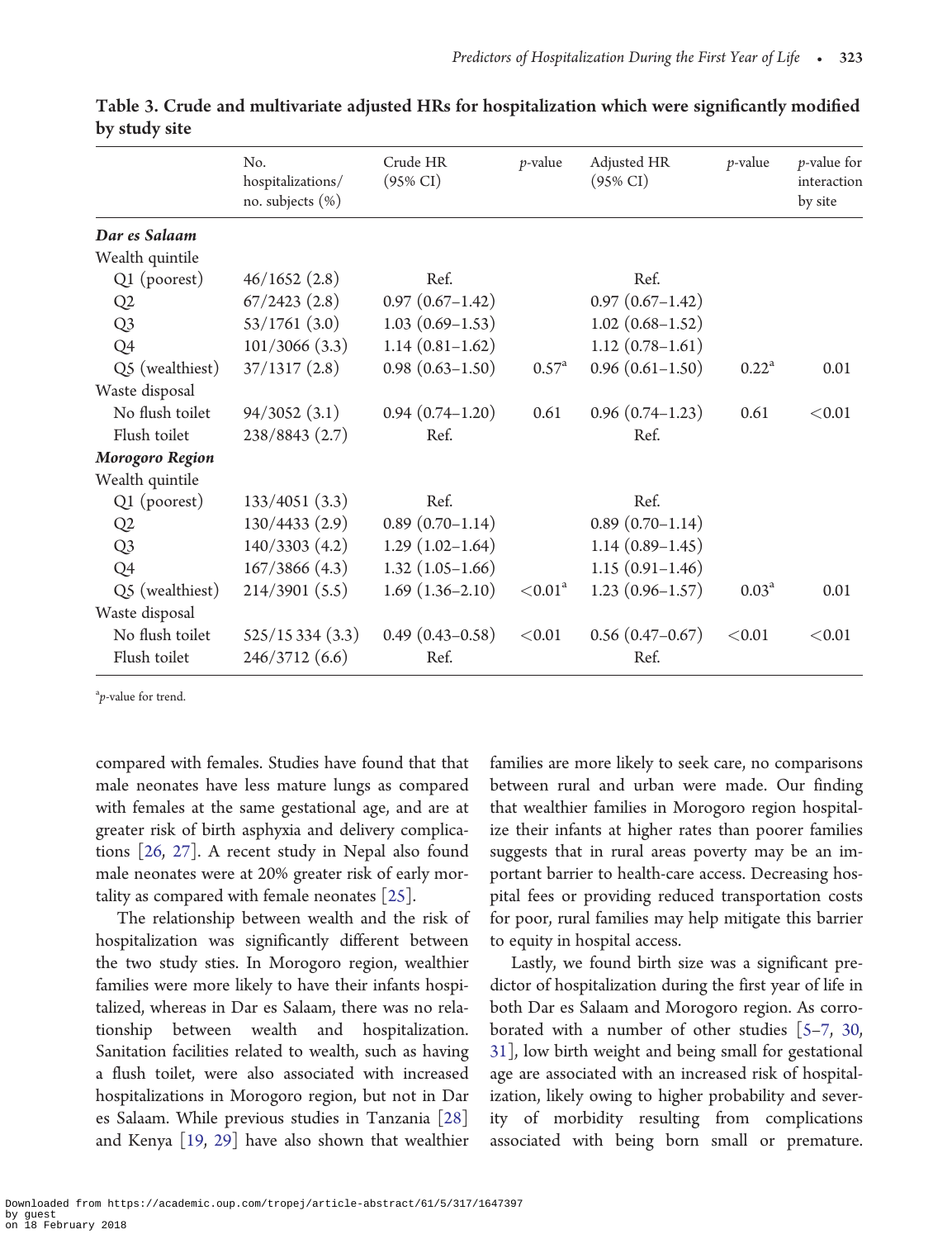<span id="page-7-0"></span>Interventions that increase birth size may therefore have significant effects on reducing severe neonatal and infant morbidity and decrease hospitalization rates.

There are a few limitations to our study. First, the parent trial excluded newborns that were unable to feed orally at birth and thus some neonates with a potentially high risk of morbidity and mortality were not included in our cohort, although only 38 newborns were excluded for this reason. Another limitation is that we did not collect other known predictors of hospitalization such as distance to nearest health facility, which may be an important factor in Morogoro region [\[32\]](#page-8-0).

#### CONCLUSION

This study contributes to our understanding of the predictors of hospitalization during the first year of life in sub-Saharan Africa. Interventions to increase birth size may decrease the risk of hospitalization and equity in access to hospitals for poor rural families in Tanzania requires attention.

#### FUNDING

This work was supported by the Bill & Melinda Gates Foundation, with funds supplied to the World Health Organization.

# ACKNOWLEDGEMENTS

We acknowledge the support of the health facilities, the communities and families who participated in the study and the research staff at Ifakara Health Institute.

#### REFERENCES

- 1. Level & trends in child mortality: Report 2013. Estimates developed by the UN Inter-agency Group for Child Mortality Estimation. [http://www.childinfo.org/files/](http://www.childinfo.org/files/Child_Mortality_Report_2013.pdf) [Child\\_Mortality\\_Report\\_2013.pdf](http://www.childinfo.org/files/Child_Mortality_Report_2013.pdf) (21 December 2014, date last accessed).
- 2. Liu L, Oza S, Hogan D, et al. Global, regional, and neonatal causes of child mortality in 2000-13, with projections to inform post-2015 priorities: an updated systematic analysis. Lancet 2014;335:430–40.
- 3. Victora CG, Wagstaff A, Schellenberg JA, et al. Applying an equity lens to child health and mortality: more of the same is not enough. Lancet 2003;362:233–41.
- 4. Mulholland EK, Smith L, Carneiro I, et al. Equity and child-survival strategies. Bull World Health Organ 2008;86: 399–407.
- 5. Mmbaga BT, Lie RT, Olomi R, et al. Cause-specific neonatal mortality in a neonatal care unit in Northern Tanzania: a registry based cohort study. BMC Pediatr 2012;12:116.
- 6. Vaahtera M, Kulmala T, Maleta K, et al. Epidemiology and predictors of infant morbidity in rural Malawi. Paediatr Perinat Epidemiol 2000;14:363–71.
- 7. Klingenberg C, Olomi R, Oneko M, et al. Neonatal morbidity and mortality in a Tanzanian tertiary care referral hospital. Ann Trop Paediatr 2003;23:293–9.
- 8. Hogue M, Haaq S, Islam R. Causes of neonatal admissions and deaths at a rural hospital in KwaZulu-Natal, South Africa. South Afr J Epidemiol Infect 2011;26.
- 9. Bahl R, Bhandari N, Dube B, et al. Efficacy of early neonatal vitamin A supplementation in reducing mortality during infancy in Ghana, India and Tanzania: study protocol for a randomized controlled trial. Trials 2012; 13:22.
- 10. Masanja H, Smith ER, Muhihi A, et al. Effect of neonatal vitamin A supplementation on mortality in infancy: a randomized controlled trial in Tanzania. Lancet 2014; 385:1324–32.
- 11. Tanzania Demographic and Health Survey 2010. [http://](http://dhsprogram.com/pubs/pdf/FR243/FR243%5B24June2011%5D.pdf) [dhsprogram.com/pubs/pdf/FR243/FR243%5B24June](http://dhsprogram.com/pubs/pdf/FR243/FR243%5B24June2011%5D.pdf) [2011%5D.pdf](http://dhsprogram.com/pubs/pdf/FR243/FR243%5B24June2011%5D.pdf) (16 November 2014, date last accessed).
- 12. Filmer D, Pritchett LH. Estimating wealth effects without expenditure data-or tears: an application to educational enrollments in states of India. Demography 2001; 38:115.
- 13. Progress on sanitation and drinking water: 2010 update. WHO/UNICEF Joint Monitoring Programme for Water Supply and Sanitation. [http://www.unicef.org/eapro/](http://www.unicef.org/eapro/JMP-2010Final.pdf) [JMP-2010Final.pdf](http://www.unicef.org/eapro/JMP-2010Final.pdf) (3 September 2014, date last accessed).
- 14. WHO: recommended definitions, terminology and format for statistical tables related to the perinatal period and use of a new certificate for cause of perinatal deaths. Modifications recommended by FIGO as amended October 14, 1976. Acta Obstet Gynecol Scand 1977;56: 247–53.
- 15. Villar J, Papageorghiou AT, Pang R, et al. The likeness of fetal growth and newborn size across non-isolated populations in the INTERGROWTH-21st Project: the Fetal growth longitudinal study and newborn cross-sectional study. Lancet Diabetes Endocrinol 2014;2:781–92.
- 16. Cox D. Regression models and life tables. J Royal Stat Soc 1972;34:187–220.
- 17. Richiardi L, Bellocco R, Zugna D. Mediation analysis in epidemiology: methods, interpretation and bias. Int J Epidemiol 2013;42:1511–19.
- 18. Ajibade B., Amoo PO, Adeleke MA, et al. Determinants of mothers health seeking behaviour for their children in a Nigerian teaching hospital. IOSR J Nurs Health Sci 2013; 1:9–16.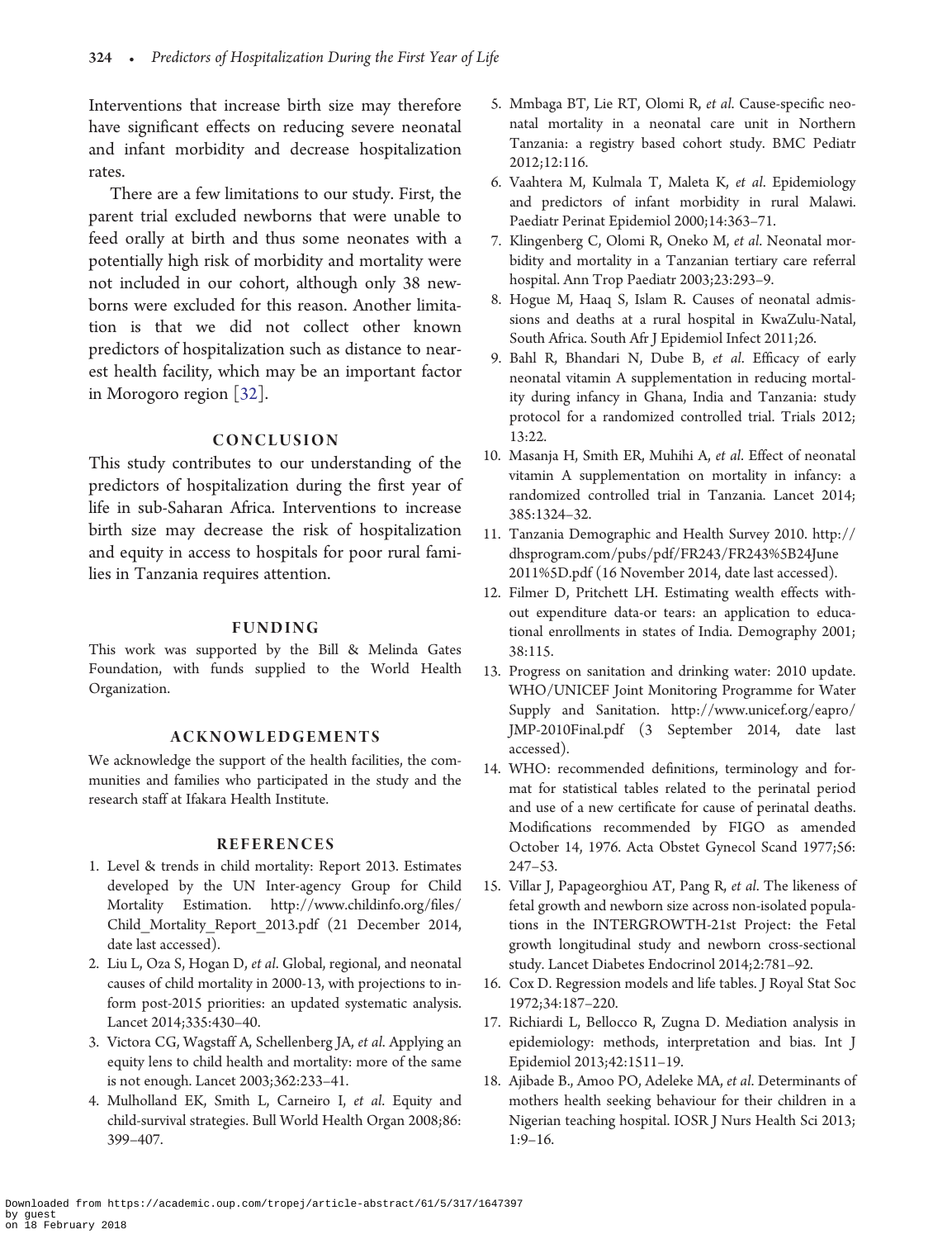- <span id="page-8-0"></span>19. Taffa N, Chepngeno G. Determinants of health care seeking for childhood illnesses in Nairobi slums. Trop Med Int Health 2005;10:240–5.
- 20. Kozuki N, Lee ACC, Silveira MF, et al. The associations of parity and maternal age with small-for-gestational age, preterm, and neonatal and infant mortality: a meta-analysis. BMC Public Health 2013;13(Suppl 3):S2.
- 21. Cleary-Goldman J, Malone FD, Vidaver J, et al. Impact of maternal age on obstetric outcome. Obstet Gynecol 2005; 105:983–90.
- 22. Rukanuddin AR. Infant-child mortality and son preference as factors influencing fertility in Pakistan. Pak Dev Rev 1982;21:297–328.
- 23. Qadir F, Khan MM, Medhin G, et al. Male gender preference, female gender disadvantage as risk factors for psychological morbidity in Pakistani women of childbearing age—a life course perspective. BMC Public Health 2011; 11:745.
- 24. Wen X. Effect of son preference and population policy on sex ratios at birth in two provinces of China. J Biosoc Sci 1993;25:509–21.
- 25. Rosenstock S, Katz J, Mullany LC, et al. Sex differences in neonatal mortality in Sarlahi, Nepal: the role of

biology and environment. J Epidemiol Community Health 2013;67: 986–991.

- 26. Ingemarsson I. Gender aspects of preterm birth. BJOG 2003;110:34–8.
- 27. Elsmen E, Steen M, Hellstrom-Westas L. Sex and gender differences in newborn infants: why are boys at increased risk? J Mens Health Gend 2004;1:303–11.
- 28. Schellenberg JA, Victora CG, Mushi A, et al. Inequities among the very poor: health care for children in rural southern Tanzania. Lancet 2003;361:561-6.
- 29. Chuma J, Gilson L, Molyneux C. Treatment-seeking behaviour, cost burdens and coping strategies among rural and urban households in Coastal Kenya: an equity analysis. Trop Med Int Health 2007;12:673–86.
- 30. Toma BO, Ige OO, Abok II, et al. Pattern of neonatal admissions and outcome in a tertiary institution in north central Nigeria. J Med Trop 2014;15:121–5.
- 31. Petrou S, Sach T, Davidson L. The long-term costs of preterm birth and low birth weight: results of a systematic review. Child Care Health Dev 2001;27:97–115.
- 32. Buzza C, Ono SS, Turvey C, et al. Distance is relative: unpacking a principal barrier in rural healthcare. J Gen Intern Med 2011;26:648–5.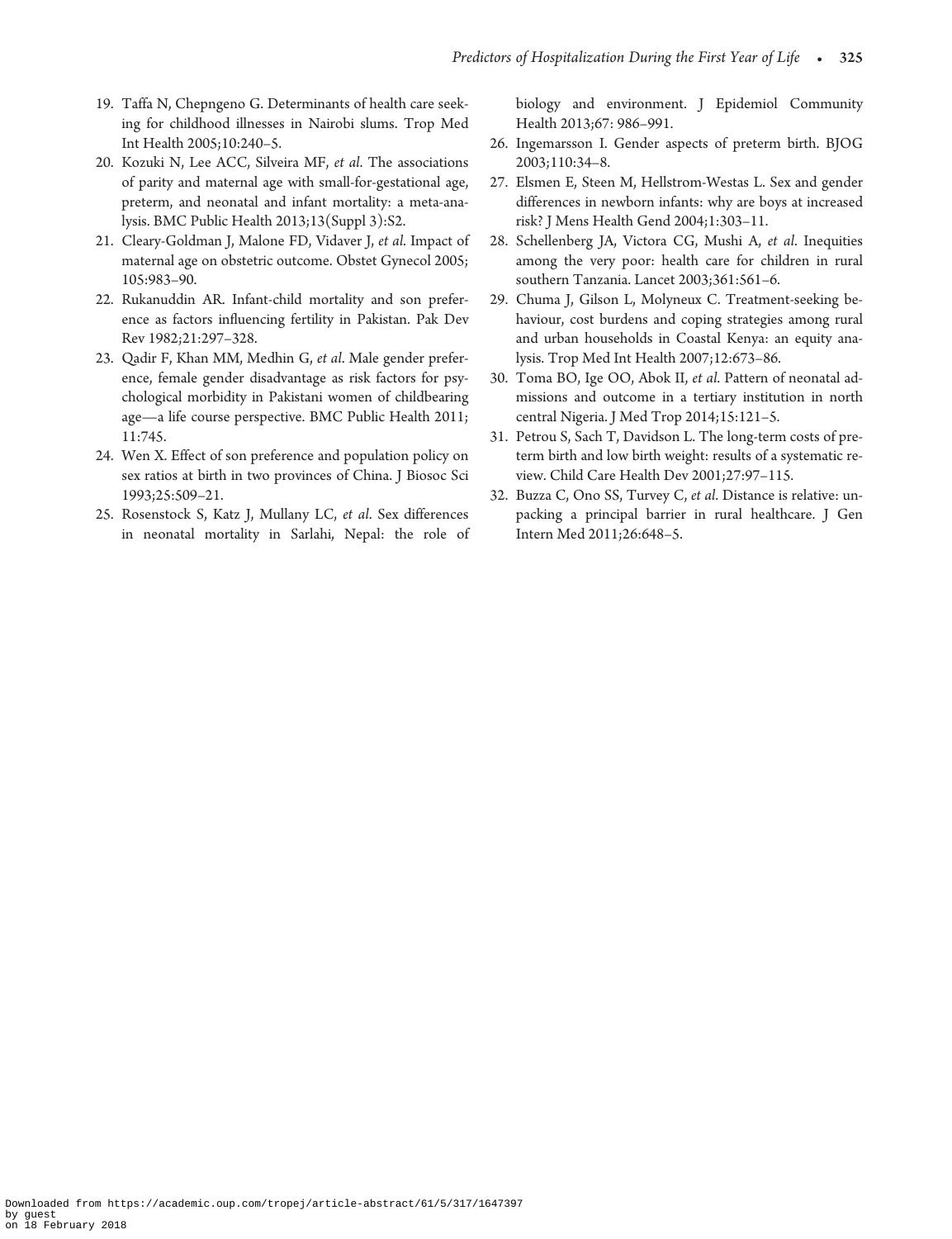<span id="page-9-0"></span>

|                                                                                                            | ֚֚֡<br>֧֚֚֚֝         |
|------------------------------------------------------------------------------------------------------------|----------------------|
|                                                                                                            |                      |
|                                                                                                            |                      |
|                                                                                                            |                      |
|                                                                                                            | .<br>.<br>.          |
|                                                                                                            |                      |
|                                                                                                            |                      |
|                                                                                                            |                      |
|                                                                                                            |                      |
|                                                                                                            |                      |
|                                                                                                            |                      |
|                                                                                                            | .<br>I               |
|                                                                                                            |                      |
|                                                                                                            |                      |
|                                                                                                            |                      |
|                                                                                                            | ׅ֚֘֒֝                |
|                                                                                                            |                      |
|                                                                                                            |                      |
|                                                                                                            |                      |
|                                                                                                            |                      |
|                                                                                                            |                      |
| edictors of hospitalization during the first year of life stratified by Dar es Salaam and Morogoro region. |                      |
|                                                                                                            |                      |
|                                                                                                            | i                    |
|                                                                                                            | $\overline{a}$       |
|                                                                                                            |                      |
|                                                                                                            |                      |
|                                                                                                            |                      |
|                                                                                                            |                      |
|                                                                                                            |                      |
|                                                                                                            |                      |
|                                                                                                            |                      |
|                                                                                                            | $\ddot{\phantom{a}}$ |
|                                                                                                            | י<br>ו               |
| 4                                                                                                          |                      |
|                                                                                                            | ļ                    |
|                                                                                                            |                      |
|                                                                                                            |                      |
|                                                                                                            |                      |
|                                                                                                            |                      |
|                                                                                                            |                      |
|                                                                                                            |                      |
|                                                                                                            |                      |
|                                                                                                            |                      |
|                                                                                                            |                      |
|                                                                                                            |                      |
|                                                                                                            |                      |

| Tanzania               |                                                                         |            |                                          |            |                                      |         |                                            |            |
|------------------------|-------------------------------------------------------------------------|------------|------------------------------------------|------------|--------------------------------------|---------|--------------------------------------------|------------|
|                        | Dar es Salaam Crude<br>HR (95% CI)                                      | $p$ -value | Dar es Salaam<br>Adjusted HR<br>(95% CI) | $p$ -value | Crude HR (95% CI)<br>Morogoro Region | p-value | Morogoro Region<br>Adjusted HR<br>(95% CI) | $p$ -value |
| Maternal age           |                                                                         |            |                                          |            |                                      |         |                                            |            |
| $<$ 20 years           | $0.83(0.55 - 1.26)$                                                     |            | $0.79(0.52 - 1.21)$                      |            | $0.79(0.63 - 0.98)$                  |         | $0.82(0.65 - 1.03)$                        |            |
| $20 - 25$ years        | $1.02(0.78-1.33)$                                                       |            | $0.98(0.74-1.29)$                        |            | $0.89(0.74 - 1.06)$                  |         | $0.88(0.4 - 1.06)$                         |            |
| $25-30$ years          | Ref.                                                                    |            | Ref.                                     |            | Ref.                                 |         | Ref.                                       |            |
| $30-35$ years          | $1.17(0.86 - 1.60)$                                                     |            | $1.01(0.65 - 1.56)$                      |            | $0.86(0.69 - 1.06)$                  |         | $0.85(0.65 - 1.11)$                        |            |
| $\geq$ 35 years        | $1.24(0.78-1.95)$                                                       | 0.09       | $1.13(0.75 - 1.70)$                      | 0.09       | $1.03(0.78 - 1.35)$                  | 0.11    | $1.01(0.79 - 1.29)$                        | 0.37       |
| Maternal education     |                                                                         |            |                                          |            |                                      |         |                                            |            |
| No formal schooling    | $0.71(0.38 - 1.34)$                                                     | 0.30       | $0.72(0.38 - 1.37)$                      | 0.30       | $0.79(0.61 - 1.01)$                  | 0.06    | $0.97(0.74 - 1.28)$                        | 0.84       |
| Some primary           | $0.94(0.50 - 1.77)$                                                     | 0.85       | $0.90(0.47 - 1.72)$                      | 0.85       | $0.71(0.54 - 0.94)$                  | 0.01    | $0.77(0.58 - 1.02)$                        | 0.07       |
| Completed primary      | Ref.                                                                    |            | Ref.                                     |            | Ref.                                 |         | Ret.                                       |            |
| Secondary and advanced | $1.06(0.79 - 1.43)$                                                     | 0.16       | $1.07(0.78 - 1.49)$                      | 0.16       | $1.36(1.05 - 1.74)$                  | 0.02    | $1.06(0.81 - 1.40)$                        | 0.67       |
| Paternal education     |                                                                         |            |                                          |            |                                      |         |                                            |            |
| No formal schooling    |                                                                         | 0.48       | $0.77(0.28 - 2.10)$                      | 0.48       | $0.54(0.37 - 0.81)$                  | $<0.01$ | $0.68(0.45 - 1.04)$                        | 0.07       |
| Some primary           | $\begin{array}{c} 0.70 \ (0.26-1.88) \\ 1.36 \ (0.70-2.64) \end{array}$ | 0.37       | $1.45(0.73 - 2.85)$                      | 0.37       | $1.14(0.88 - 1.47)$                  | 0.32    | $1.33(1.02 - 1.74)$                        | 0.03       |
| Completed primary      | Ref.                                                                    |            | Ref.                                     |            | Ref.                                 |         |                                            |            |
| Secondary and advanced | $1.03(0.80 - 1.32)$                                                     | 0.84       | $0.97(0.39 - 2.42)$                      | 0.84       | $1.32(1.06 - 1.63)$                  | 0.01    | $0.98(0.77 - 1.25)$                        | 0.89       |
| Wealth quintile        |                                                                         |            |                                          |            |                                      |         |                                            |            |
| Q1 (poorest)           | Ref.                                                                    |            | Ref.                                     |            | Ref.                                 |         | Ref.                                       |            |
| $\overline{O}$         | $0.97(0.67 - 1.42)$                                                     |            | $0.96(0.66 - 1.40)$                      |            | $0.89(0.70 - 1.14)$                  |         | $0.89(0.70 - 1.14)$                        |            |
| $\Im$                  | $1.03(0.69 - 1.53)$                                                     |            | $1.01(0.67 - 1.50)$                      |            | $1.29(1.02 - 1.64)$                  |         | $1.14(0.89 - 1.45)$                        |            |
| $\breve{\circ}$        | $1.14(0.81 - 1.62)$                                                     |            | $1.10(0.77 - 1.59)$                      |            | $1.32(1.05 - 1.66)$                  |         | $1.15(0.91 - 1.46)$                        |            |
| Q5 (wealthiest)        | $0.98(0.63 - 1.50)$                                                     | 0.57       | $0.92(0.59 - 1.44)$                      | 0.57       | $1.69(1.36-2.10)$                    | < 0.01  | $1.23(0.96 - 1.57)$                        | 0.03       |
| Water source category  |                                                                         |            |                                          |            |                                      |         |                                            |            |
| Unimproved             | $1.08(0.68 - 1.71)$                                                     | 0.76       | $1.07(0.67 - 1.71)$                      | 0.76       | $0.74(0.61 - 0.90)$                  | $<0.01$ | $0.99(0.81 - 1.23)$                        | 0.99       |
| Improved               | Ref.                                                                    |            |                                          |            |                                      |         |                                            |            |
| Waste disposal         |                                                                         |            |                                          |            |                                      |         |                                            |            |
| No flush toilet        | $0.94(0.74 - 1.20)$                                                     | 0.61       | $0.96(0.74 - 1.23)$                      | 0.61       | $0.49(0.43 - 0.58)$                  | $<0.01$ | $0.56(0.47 - 0.67)$                        | $<0.01$    |
| Flush toilet           | Ref.                                                                    |            | Ref.                                     |            | Ref.                                 |         | Ref.                                       |            |
|                        |                                                                         |            |                                          |            |                                      |         |                                            | Continued  |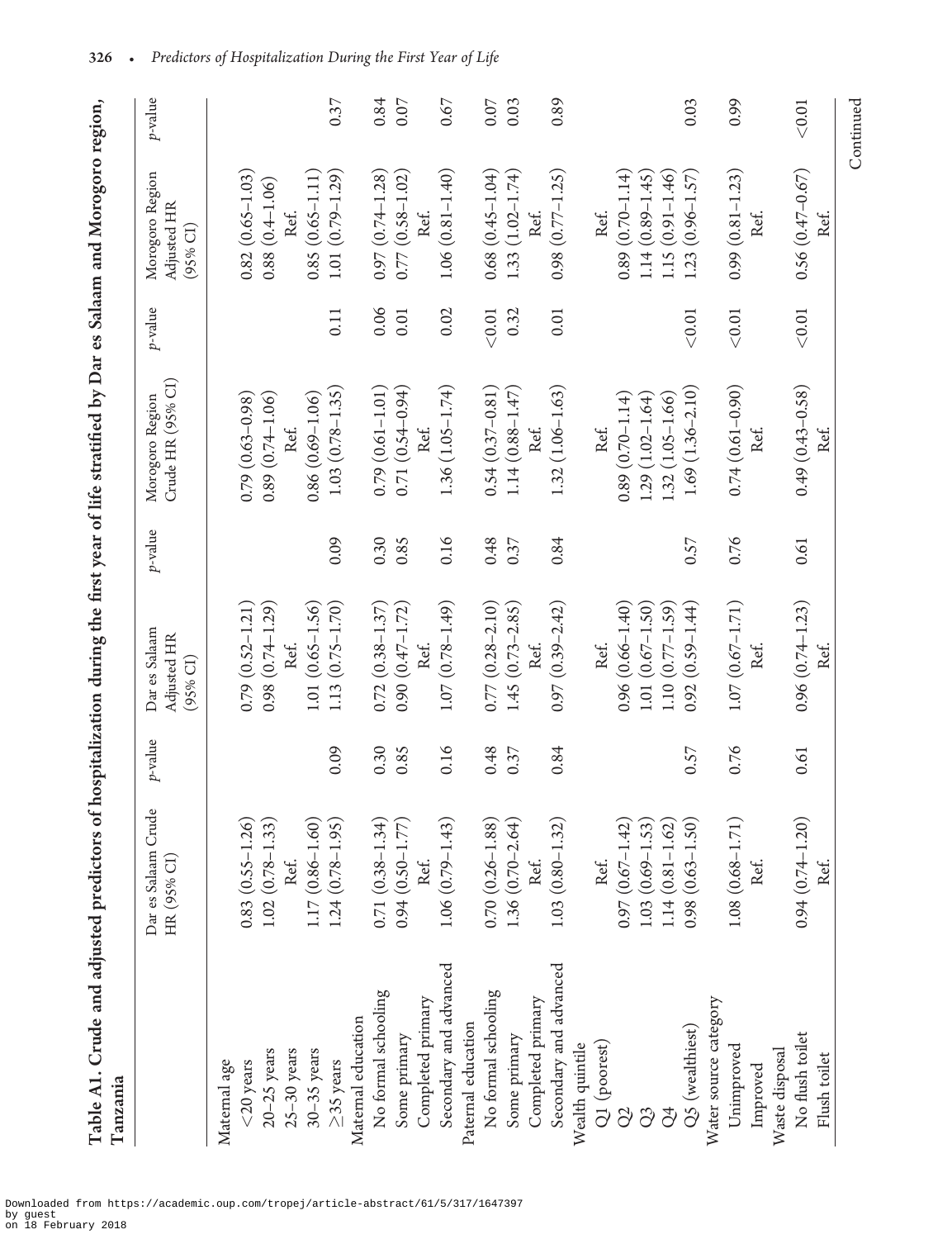| Table A1. Continued         |                                      |         |                                                    |            |                                      |           |                                                      |         |
|-----------------------------|--------------------------------------|---------|----------------------------------------------------|------------|--------------------------------------|-----------|------------------------------------------------------|---------|
|                             | Dar es Salaam Crude<br>HR (95% CI)   | p-value | Dar es Salaam<br>Adjusted HR<br>$(95% \text{ CI})$ | $p$ -value | Crude HR (95% CI)<br>Morogoro Region | p-value   | Morogoro Region<br>Adjusted HR<br>$(95% \text{ CI})$ | p-value |
| Infant sex                  |                                      |         |                                                    |            |                                      |           |                                                      |         |
| Male                        | $(0.88 - 1.36)$<br>1.10 <sub>1</sub> | 0.41    | $1.10(0.89 - 1.38)$                                | 0.41       | $1.20(1.04 - 1.38)$                  | 0.01      | $1.20(1.05 - 1.39)$                                  | $<0.01$ |
| Female                      | Ref.                                 |         | Ref.                                               |            | Ref.                                 |           | Ref.                                                 |         |
| Multiple birth              |                                      |         |                                                    |            |                                      |           |                                                      |         |
| $\mbox{{\sc Twin}/triplet}$ | $(0.65 - 1.97)$<br>1.13              | 0.66    | $1.05(0.50 - 2.18)$                                | 0.66       | $1.70(1.25 - 2.31)$                  | < 0.01    | $1.02(0.62 - 2.31)$                                  | 0.93    |
| Singleton                   | Ref.                                 |         | Ref.                                               |            | Ref.                                 |           | Ref.                                                 |         |
| Parity                      |                                      |         |                                                    |            |                                      |           |                                                      |         |
| First born                  | $(0.70 - 1.19)$<br>0.91              | 0.50    | $0.99(0.72 - 1.36)$                                | 0.50       | $0.90(0.76 - 1.08)$                  | 0.27      | $0.92(0.75 - 1.13)$                                  | 0.42    |
| 2nd-4th birth               | Ref.                                 |         | Ref.                                               |            | Ref.                                 |           | Ref.                                                 |         |
| Sth birth or greater        | $(0.78 - 1.76)$<br>1.17              | 0.02    | $1.18(0.76 - 1.82)$                                | 0.02       | $0.77(0.61 - 0.96)$                  | 0.02      | $0.79(0.62 - 1.01)$                                  | 0.06    |
| Birth weight                |                                      |         |                                                    |            |                                      |           |                                                      |         |
| $\leq$ $2000$ g             | $(1.24 - 5.56)$<br>2.63              | 0.01    | $2.77(1.23 - 6.21)$                                | 0.01       | $3.16(1.98 - 5.04)$                  | < 0.01    | $2.74(1.66 - 4.54)$                                  | < 0.01  |
| $2001 - 2500 g$             | $(0.69 - 1.53)$<br>1.02              | 0.91    | $1.06(0.70-1.60)$                                  | 0.91       | $1.09(0.89 - 1.33)$                  | 0.41      | $1.05(0.85 - 1.29)$                                  | 0.66    |
| $>$ 2500 $g$                | Ref.                                 |         | Ref.                                               |            | Ref.                                 |           | Ref.                                                 |         |
| Gestational age             |                                      |         |                                                    |            |                                      |           |                                                      |         |
| Preterm $(<$ 37 weeks)      | $(0.47 - 1.02)$<br>0.69              | 0.07    | $0.73(0.49 - 1.08)$                                | 0.07       | $0.75(0.57-0.96)$                    | 0.03      | $0.85(0.65 - 1.11)$                                  | 0.24    |
| Term $\geq 37$ weeks        | Ref.                                 |         | Ref.                                               |            | Ref.                                 |           | Ref.                                                 |         |
| Small for gestational age   |                                      |         |                                                    |            |                                      |           |                                                      |         |
| Yes                         | $(0.94 - 1.86)$<br>1.31(             | 0.11    | $1.27(0.89 - 1.81)$                                | 0.11       | $1.37(1.13 - 1.67)$                  | $<\!0.01$ | $1.24(1.01 - 1.51)$                                  | 0.04    |
| $\overline{\mathsf{z}}$     | Ref.                                 |         | Ref.                                               |            | Ref.                                 |           | Ref.                                                 |         |

Predictors of Hospitalization During the First Year of Life  $\quad$   $\bullet$   $\quad$  327  $\;$ 

Downloaded from https://academic.oup.com/tropej/article-abstract/61/5/317/1647397 by guest on 18 February 2018